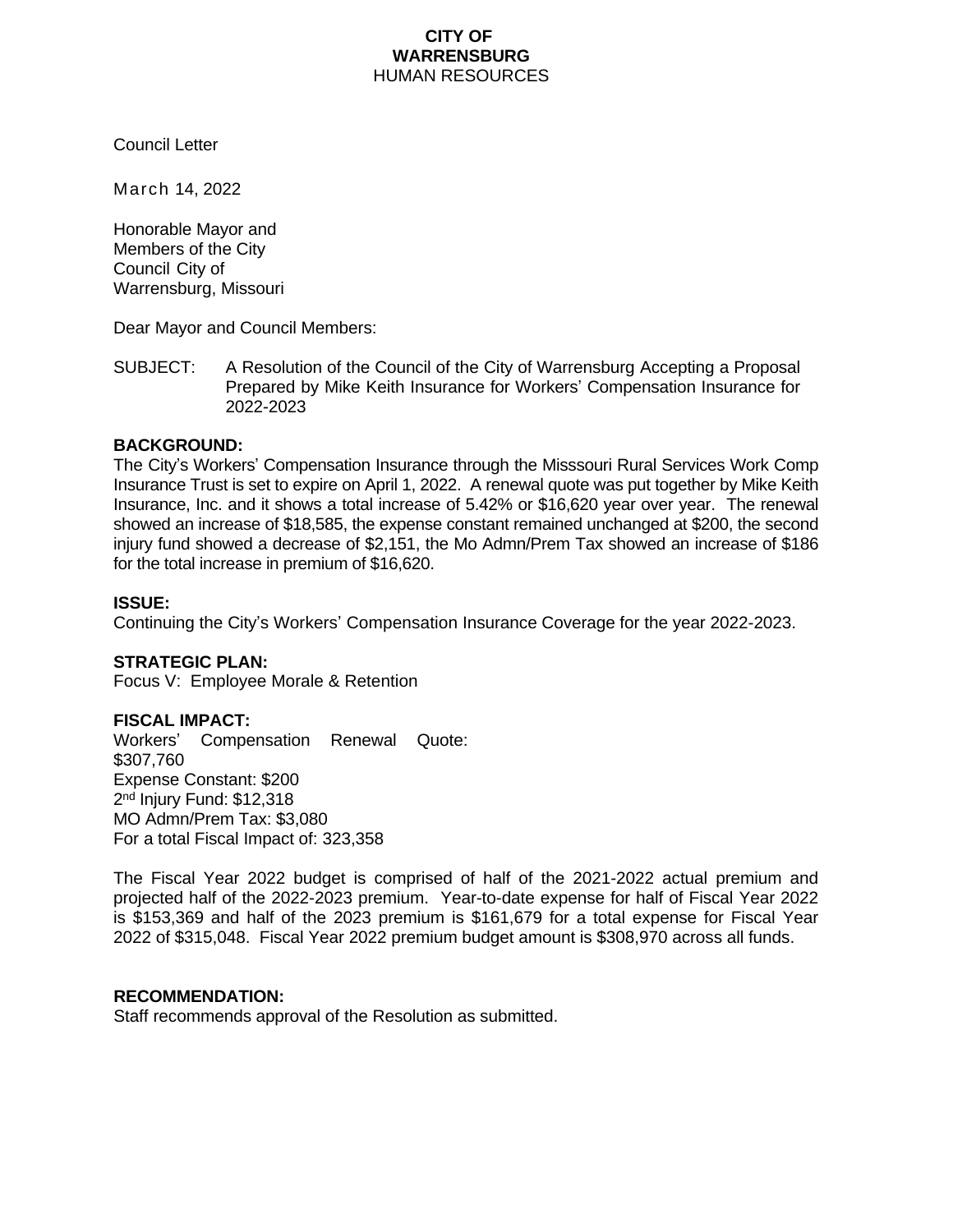Sincerely,

Greg McCullough, Human Resources Director

cc: City Manager

Attachments: 1. Resolution

- 2. 2021 to 2022 Premium Worksheet
- 3. 2022 to 2023 Premium Worksheet
- 4. Workers Compensation Experience Rating 04/01/2021
- 5. Workers Compensation Experience Rating 04/01/2022